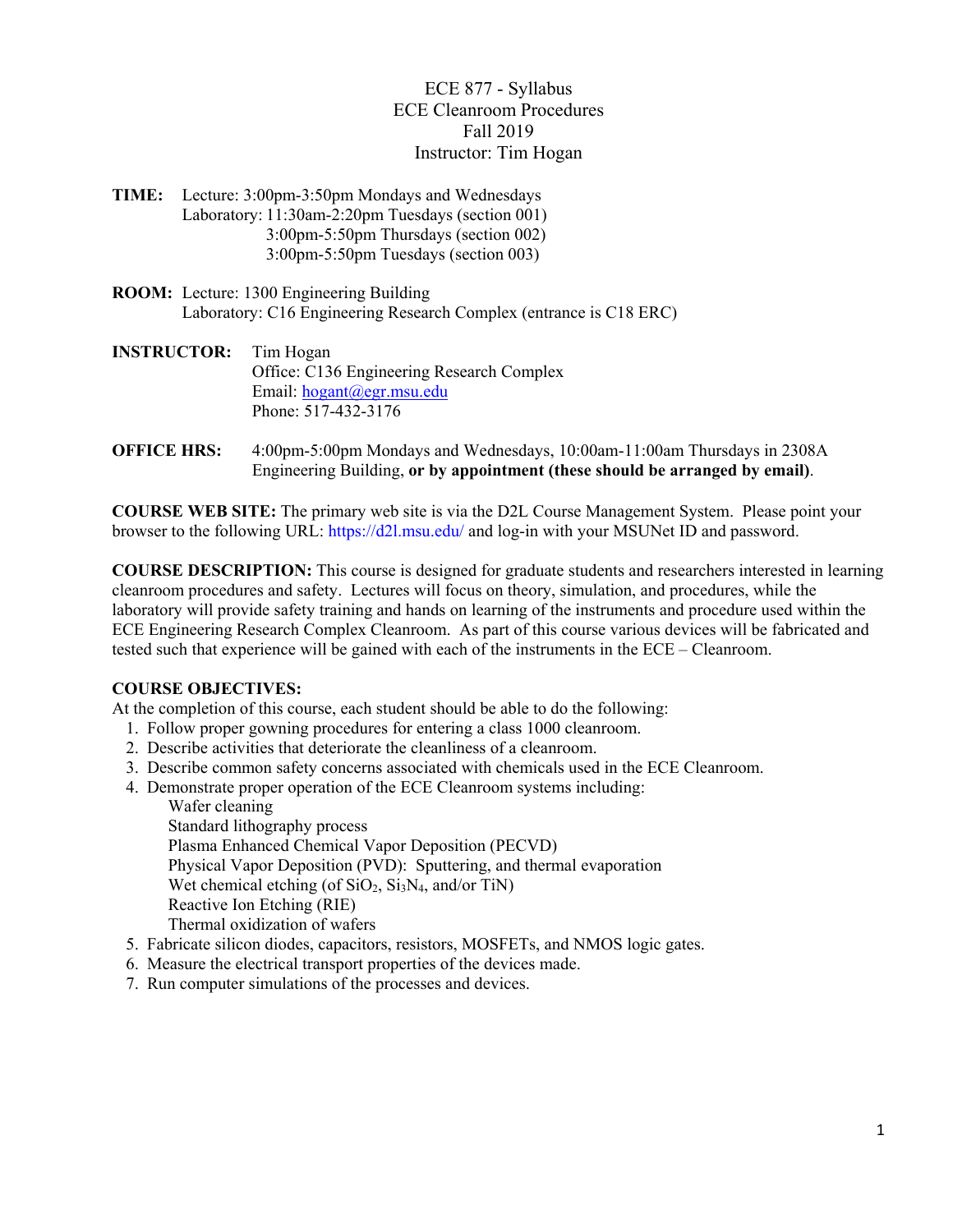### **TEXT (Found at the Main Library):**

- 1. Silicon VLSI Technology: Fundamentals, Practice, and Modeling, J.D. Plummer, M.D. Deal, P.B. Griffin, Prentice Hall, (2000).
- 2. Introduction to Microelectronic Fabrication, 2<sup>nd</sup> Ed. by Richard C. Jaeger, Volume V in the Modular Series on Solid State Devices, Prentice Hall, New Jersey, (2002).
- 3. Fundamentals of Microfabrication: The Science of Miniaturization, 3<sup>rd</sup> Ed. by M. J. Madou, CRC Press, Boca Raton, FL, (2012).
- 4. Microchip Manufacturing, S. Wolf, Lattice Press, Sunset Beach, CA, (2004).

# **GRADING:**

#### **Homework Policy:**

There are 6-7 problem sets throughout the semester. Homework is due at the beginning of class and no late homework is graded. Each student must turn in individual work. There is no restriction on cooperation, discussions, use of other sources for the homework assignments. If a solution to a problem is found in the literature, correct citations to the literature must be provided. All homework scores will be included in the course grade.

### **Lab Policy:**

You are expected to make the scheduled lab times. The instructor will be there at the start of the lab time to let you into the gowning room. Makeup times can be difficult to schedule, but if necessary then work out a convenient time with the instructor to makeup the lab.

A lab report is due one week after you took the lab. You turn in your lab report by uploading it to the D2L website through the assignments folder. The general template for your reports include a cover sheet followed by a brief introduction describing what was done in the lab, followed by a section related to the measurements, notes, and/or reference materials related to the lab. Each lab report will be graded on a 10 point basis, and a template for each lab which includes questions for you to answer within your report will be provided.

#### **Exam Policy:**

Two 50-minutes Midterm Exams are held in the classroom during the regularly scheduled class time. Calculator is permitted in the exams unless it has features described on the "Prohibited" list below.

Prohibited: Pocket organizers Handheld pocket organizers Handheld or laptop computers Electronic writing pads or pen-input devices Calculator built into cell phones or other electronic communication devices Calculators with a typewriter keyboard (key in QWERTY format)

## **Project Report & Presentation:**

Graduate students will simulate the processes used for fabrication of one of the devices in the course along with a device simulation for the same device. They will then prepare a report and a presentation for the results